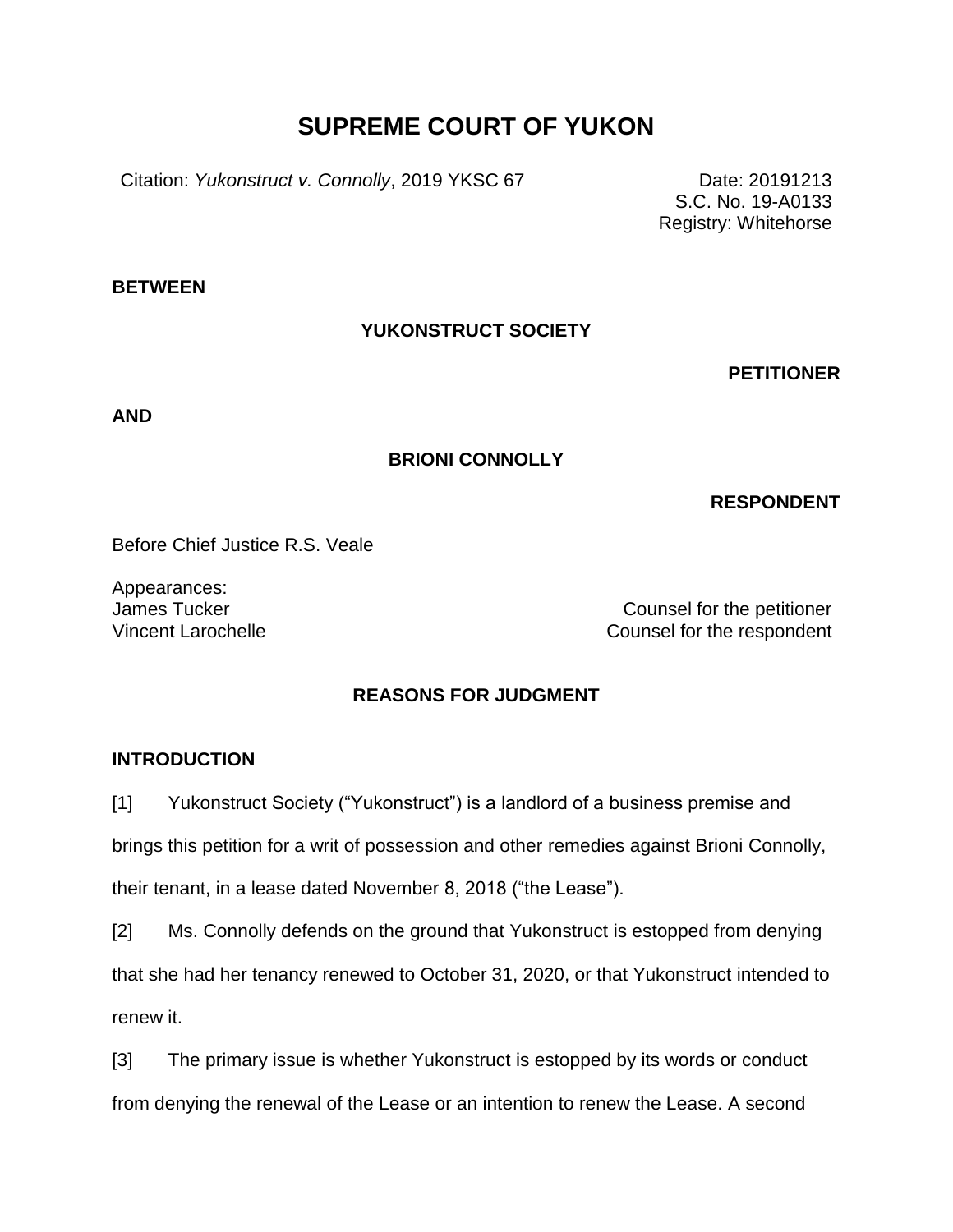issue, if Ms. Connolly is not entitled to relief from the termination date of October 2019,

is whether she is subject to the wilfully overholding penalty in s. 42 of the *Commercial* 

*Landlord and Tenant Act*, R.S.Y. 2002, c. 131.

## **THE LAW OF EQUITABLE ESTOPPEL**

[4] There are many types of estoppel in legal jurisprudence: promissory estoppel,

estoppel by representation of fact, proprietary estoppel, estoppel by convention,

estoppel by deed, and estoppel by negligence. In this case, I will address what is often

referred to as promissory estoppel or equitable estoppel which may arise by words or

conduct. While the principle of equitable estoppel may be deceptively straightforward to

present, the application of the principle is very fact specific.

[5] The Supreme Court of Canada has a number of cases on estoppel.

[6] In *John Burrows Ltd. v. Subsurface Surveys Ltd.*, [1968] S.C.R. 607 ("*Burrows v.* 

*Subsurface*"), Ritchie J. stated at p. 615:

[16] In the case of *Combe v. Combe*, Lord Denning recognized the fact that some people had treated his decision in the *High Trees* case as having extended the principle stated by Lord Cairns and he was careful to restate the matter in the following terms:

The principle, as I understand it, is that where one party has, by his words or conduct, made to the other a promise or assurance which was intended to affect the legal relations between them and to be acted on accordingly, then, once the other party has taken him at his word and acted on it, the one who gave the promise or assurance cannot afterwards be allowed to revert to the previous legal relations as if no such promise or assurance had been made by him, but he must accept their legal relations subject to the qualification which he himself has so introduced, even though it is not supported in point of law by any consideration, but only by his word.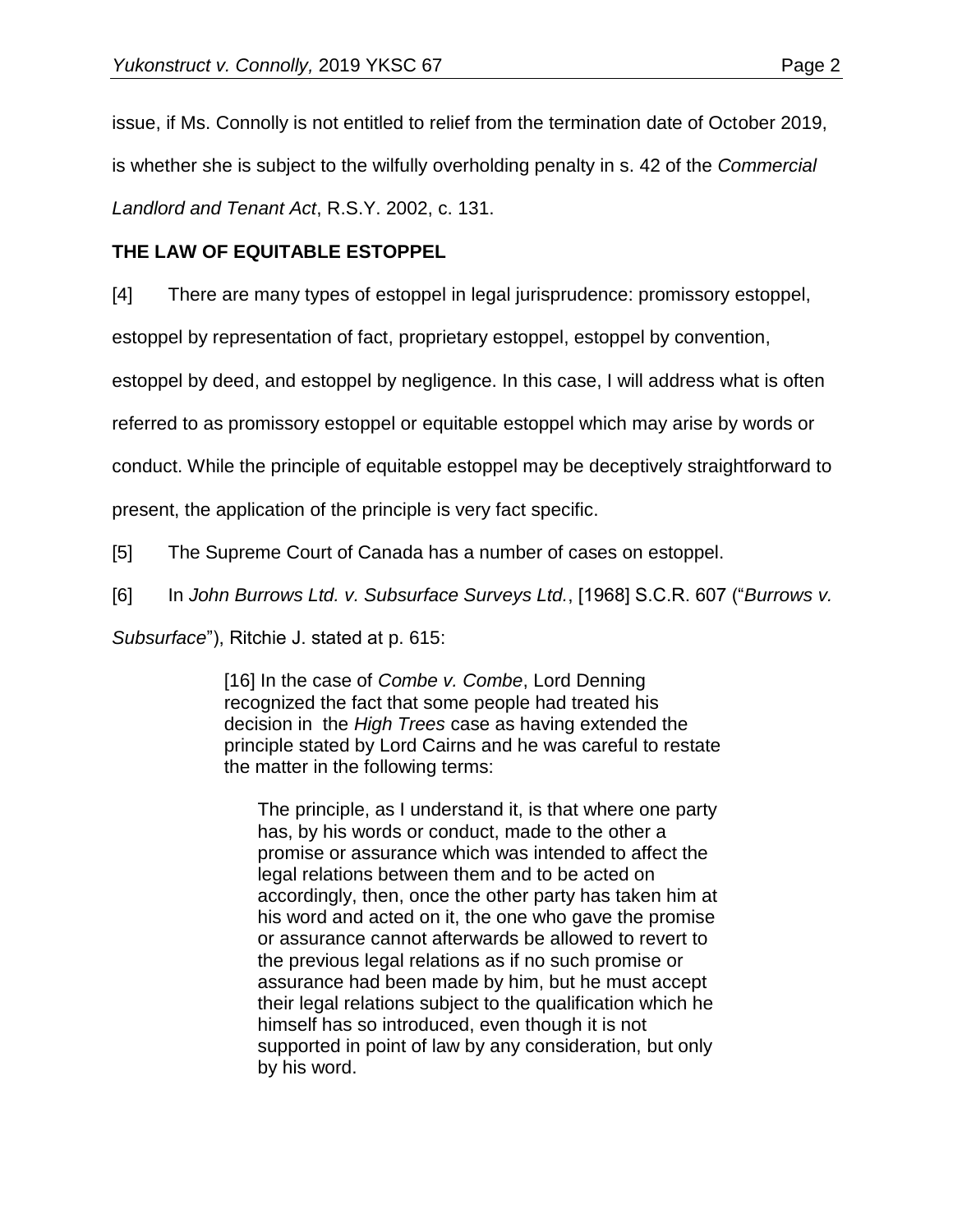[17] It seems clear to me that this type of equitable defence cannot be invoked unless there is some evidence that one of the parties entered into a course of negotiation which had the effect of leading the other to suppose that the strict rights under the contract would not be enforced, and I think that this implies that there must be evidence from which it can be inferred that the first party intended that the legal relations created by the contract would be altered as a result of the negotiations.

[18] It is not enough to show that one party has taken advantage of indulgences granted to him by the other for if this were so in relation to commercial transactions, such as promissory notes, it would mean that the holders of such notes would be required to insist on the very letter being enforced in all cases for fear that any indulgences granted and acted upon could be translated into a waiver of their rights to enforce the contract according to its terms. (my emphasis)

[7] The facts of that case are that Subsurface gave a promissory note to Burrows

which required monthly payments that provided that on default of payment for 10 days,

the whole amount would become due. For 16 months, Burrows accepted payments

more than 10 days late without objection but, when payment was 36 days late, Burrows

claimed the full amount.

[8] The Supreme Court of Canada awarded judgment on the full amount because

the evidence did not support the inference that Burrows entered into any negotiations

which had the effect of leading Subsurface to suppose that Burrows had agreed to disregard that part of the contract.

[9] In *Maracle v. Travellers Indemnity Co. of Canada*, [1991] 2 S.C.R. 50 ("*Maracle*"), Maracle owned a building destroyed by fire. Travellers Indemnity admitted liability for the claim in the amount of \$84,000 and agreed to pay the money into court. Maracle did not respond but commenced an action after the expiry of the limitation period. The issue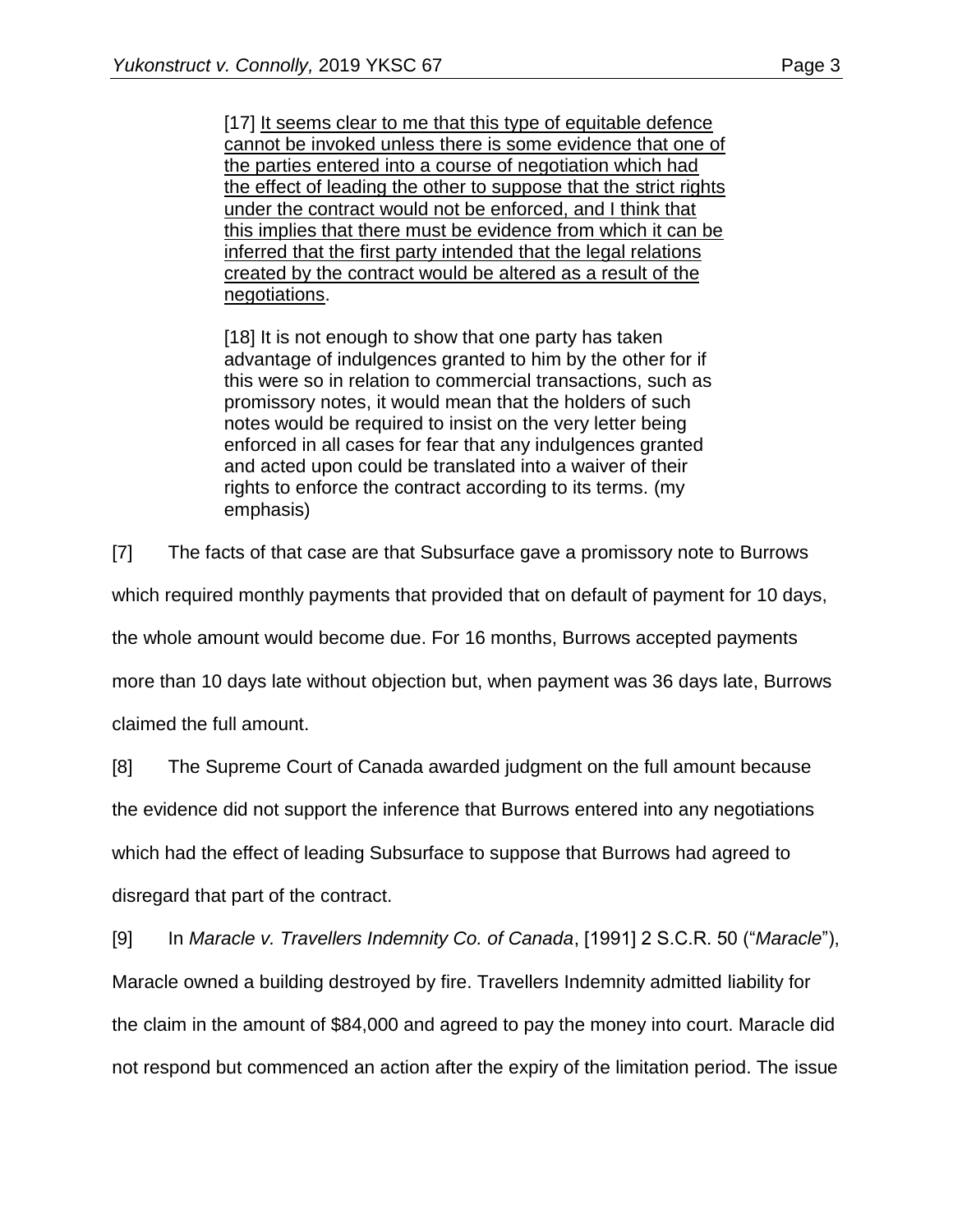was whether the admission of liability and payment into court amounted to a promise

that Travellers Indemnity Co. would not rely on the limitation period defence.

[10] The Supreme Court of Canada concluded that the facts did not support

promissory estoppel as the trial judge found there was no promise relating to the

limitation period as well as the fact that the offer was made "without prejudice" meaning

that the party making the offer was free to assert all its rights.

[11] The Supreme Court of Canada also quoted the same principle stated in *Burrows*

*v. Subsurface*, at para. 17, quoted above*.*

[12] The Court added at para. 16 of *Maracle*:

[16] … There must be something more for an admission of liability to extend to a limitation period. The principles of promissory estoppel require that the promissor, by words or conduct, [page59] intend to affect legal relations. Accordingly, an admission of liability which is to be taken as a promise not to rely on the limitation period must be such that the trier of fact can infer from it that it was so intended. There must be words or conduct from which it can be inferred that the admission was to apply whether the case was settled or not, and that the only issue between the parties, should litigation ensue, is the issue of quantum. Whether this inference can be drawn is an issue of fact. If this finding is in favour of the plaintiff and the effect of the admission in the circumstances led the plaintiff to miss the limitation period, the elements of promissory estoppel have been established. (my emphasis)

[13] In *6781427 Holdings Ltd. v. Alma Mater Society of the University of British Columbia*, [1987] B.C.J. 1908 (B.C.C.A.) ("*Alma Mater Society*"), the British Columbia Court of Appeal applied the remedy of equitable estoppel in a landlord and tenant context.

[14] The lease gave the tenant the right to renew the lease for a further two years

provided the tenant gave written notice before the final six months of the lease. The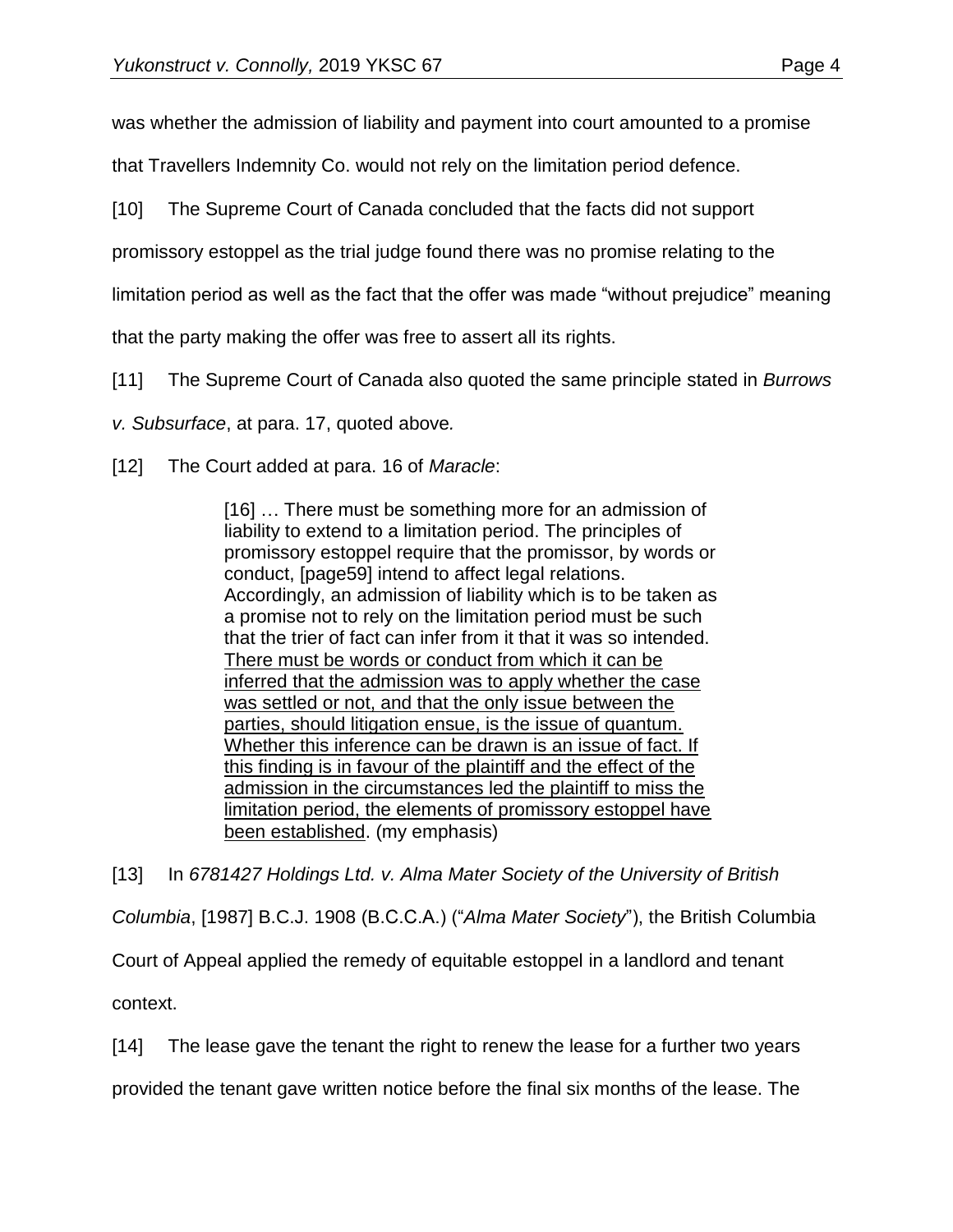landlord and tenant began to negotiate the request of the tenant to have a larger space to rent and a longer lease. The tenant did not give written notice as it seemed redundant with the expansion negotiations. Then the landlord gave notice that the lease would terminate as the tenant did not provide their written intention to renew the lease.

[15] The British Columbia Court of Appeal agreed with the trial judge that there was a clear element of negotiation where the tenant would continue to be a tenant and the only issue was the uncertainty over the size of the area to be occupied. The Court found that it would be inequitable to permit the landlord to rely on the failure to give written notice.

[16] I conclude that the principle of equitable estoppel may be summarized as follows:

- 1. There must be a course of negotiation where the words or conduct of one party were intended to affect the strict rights under the contract. It is not enough to show that one party has taken advantage of indulgences granted as part of commercial relations.
- 2. Once the other party has acted upon the words or conduct amounting to a promise or assurance, the party that made the promise or assurance cannot revert to the previous legal relationship.

#### **The Lease**

[17] By a written lease dated November 8, 2018, Yukonstruct leased a restaurant space in its premises that was divided up into small, individual workspaces made available to start-up entrepreneurs.

[18] The term of the Lease was from November 1, 2018, to October 31, 2019. Paragraph 3(w) contained a first right of refusal to renew the Lease for an additional year if the tenant gave written notice of their intent to renew in writing 90 days before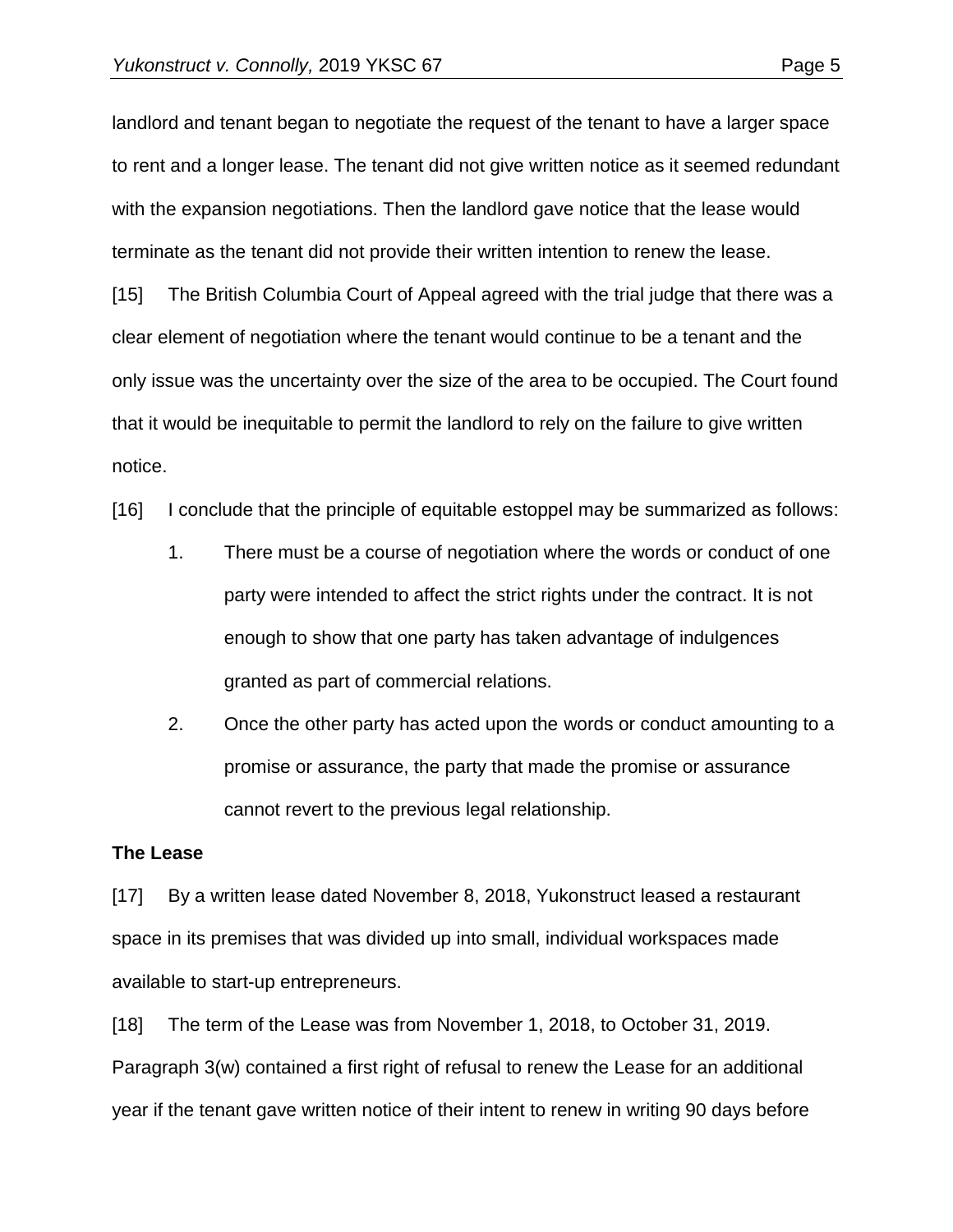the expiration of the term of the Lease, i.e. July 31, 2019, at the latest. Paragraph 3(w)

states:

3(w) First Right of Refusal. The Tenant shall have the first right of refusal to renew the lease for an additional year if the Tenant gives their intent to renew in writing to the Landlord a minimum of 90 days prior to the expiration of the term of the lease.

[19] The Lease contained an overholding clause permitting the tenant to continue to

occupy the premises with the consent of Yukonstruct. Paragraph 8.4 is as follows:

8.4 Overholding. If the Tenant continues to occupy the Premises with the consent of the Landlord after the expiration of this lease or any renewal thereof without any further written agreement the Tenant shall be a monthly Tenant at a monthly rental equivalent to 1/12 of the annual rental and all other sums payable hereunder pro rated for one month.

[20] Paragraph 8.12 of the Lease stated:

8.12 Changes to Agreement. No provision of this lease shall be deemed to have been changed unless made in writing signed by the Landlord and Tenant, and if any provision is unenforceable or invalid for any reason whatever, such unenforceability or invalidity shall not affect the remaining provisions of this lease and such provisions shall be severable from the remainder of this lease.

## **THE POSITION OF CONNOLLY**

[21] Counsel for Ms. Connolly submits that the interactions between Ms. Connolly and

Yukonstruct staff during the term of the lease made it clear that the lease had been

renewed or would be renewed based on the following interactions:

- a) Verbal conversations in June and July that the Lease would be renewed for another year.
- b) The idea of Yukonstruct's staff on July 29, 2019, that monthly meetings be held with Ms. Connolly.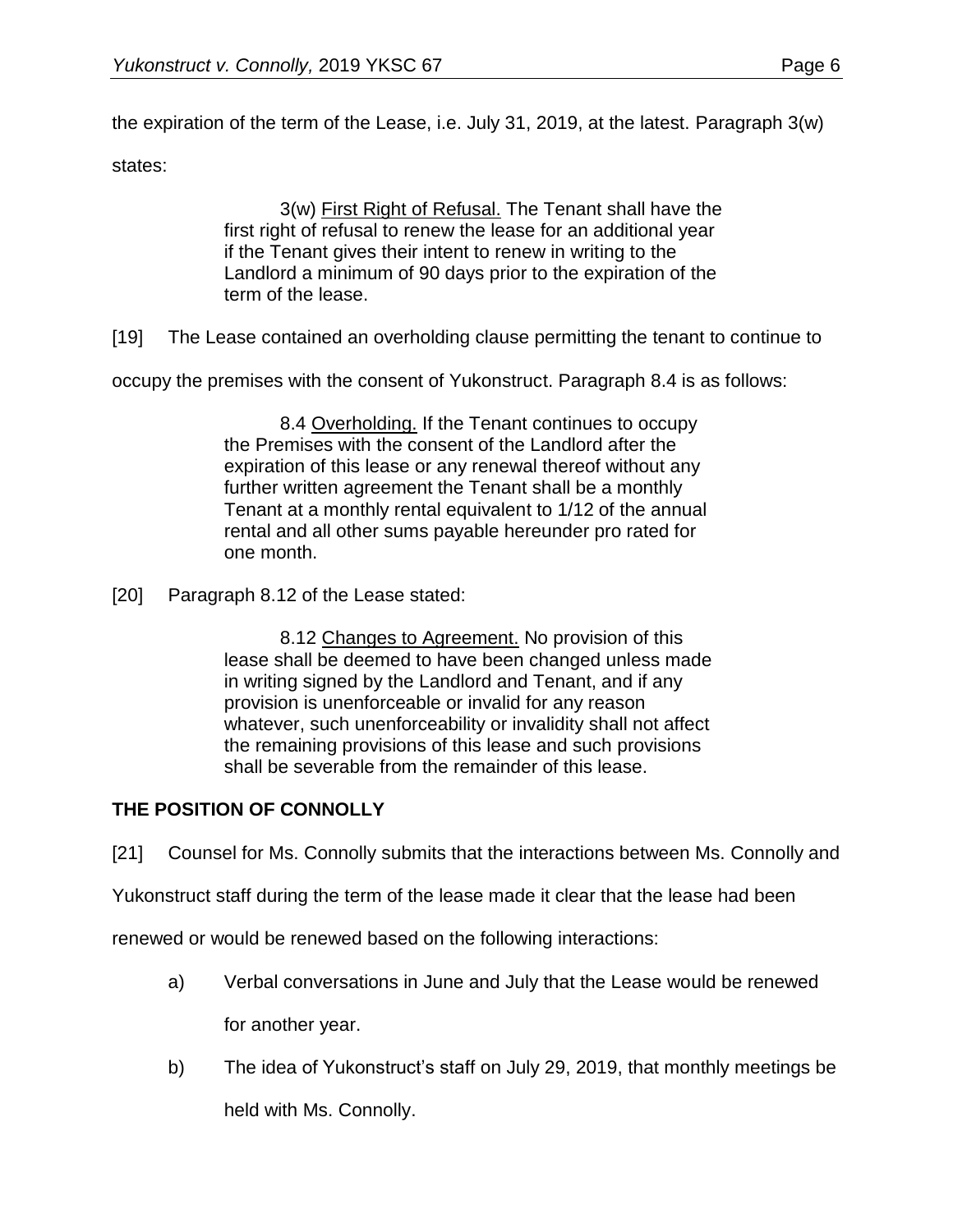- c) The fact that a meeting did occur on September 23, 2019, where renewal of the Lease was discussed.
- d) The assistance given to Ms. Connolly by Ms. Selbee and Ms. Hampson to find staff for the restaurant in early September 2019.
- e) The referral of at least two events which would take place after October 31, 2019.
- f) The fact that the September 23, 2019 meeting discussed solutions for the noise issue with Ms. Connolly's child and long-term noise dampening issues.
- g) The assistance to Ms. Connolly in having her sign added to the sign tower outside the premise on September 23, 2019.

[22] Counsel for Ms. Connolly, in written submissions, submitted that the following evidence supported Ms. Connolly's belief that the Lease had been renewed:

- a) On July 27, 2019, Ms. Connolly paid for her business to be included in the Whitehorse City Map Guide for 2020;
- b) On October 5, 2019, she ordered additional promotional materials and signage for her business;
- c) On October 9, 2019, she hired full-time staff;
- d) On September 23, 2019, Yukonstruct began to research noise-dampening solutions;
- e) That Yukonstruct agreed on September 30, 2019, to allow a painting to be hung in the restaurant in December 2019;
- f) That Ms. Connolly made no attempts to find an alternative location for her business.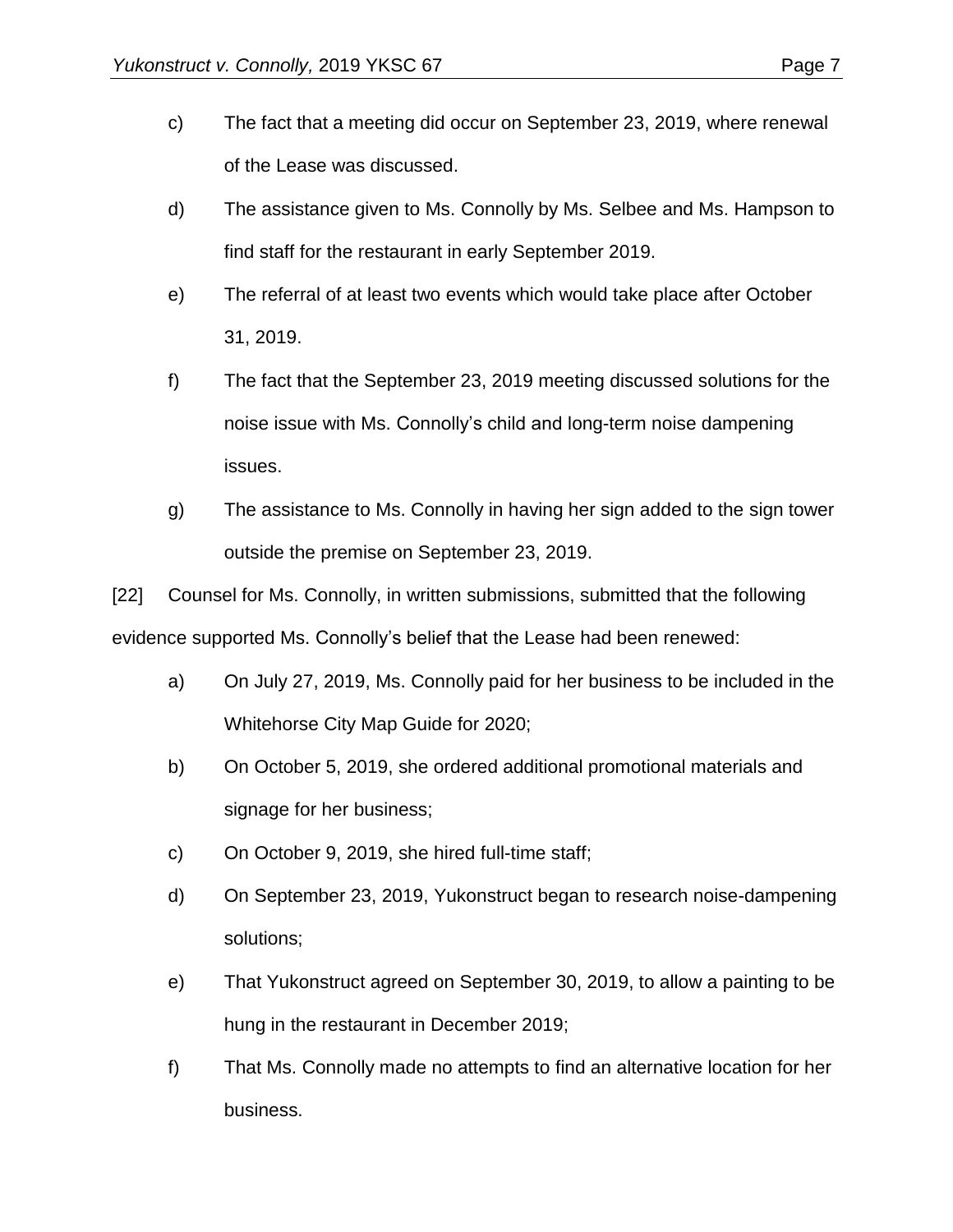### **FACTS**

[23] Based upon the affidavits filed in this case and the multitude of emails and correspondence exhibited, I find the following facts:

- 1. The major dispute between Yukonstruct and Ms. Connolly was the noise caused by her child crying and screaming which caused complaints from other tenants in the Yukonstruct premises. The noise issues were never resolved despite many discussions and emails.
- 2. It is agreed that Ms. Connolly did not give her intent in writing to renew the Lease for an additional year.
- 3. There is a clear conflict in the evidence. Ms. Connolly and Mr. O Murchú, her partner, allege that Yukonstruct staff verbally agreed to renew the Lease or negotiate a renewal. Yukonstruct staff deny that there was such a verbal understanding. I find that there were no verbal conversations, agreement or understanding that the Lease would be renewed or renewal negotiated. I am supported in this finding by the fact that in the multitude of emails between Yukonstruct staff and Ms. Connolly and her partner from the commencement of the tenancy in December 2018 to July 31, 2019, there is no written confirmation of the allegation that there was a renewal of the Lease or an agreement to renew. On the contrary, I find that staff at Yukonstruct did their best to deal with and diffuse a difficult situation that began with noise complaints but escalated to allegations of discrimination against women entrepreneurs by Ms. Connolly and Mr. O Murchú.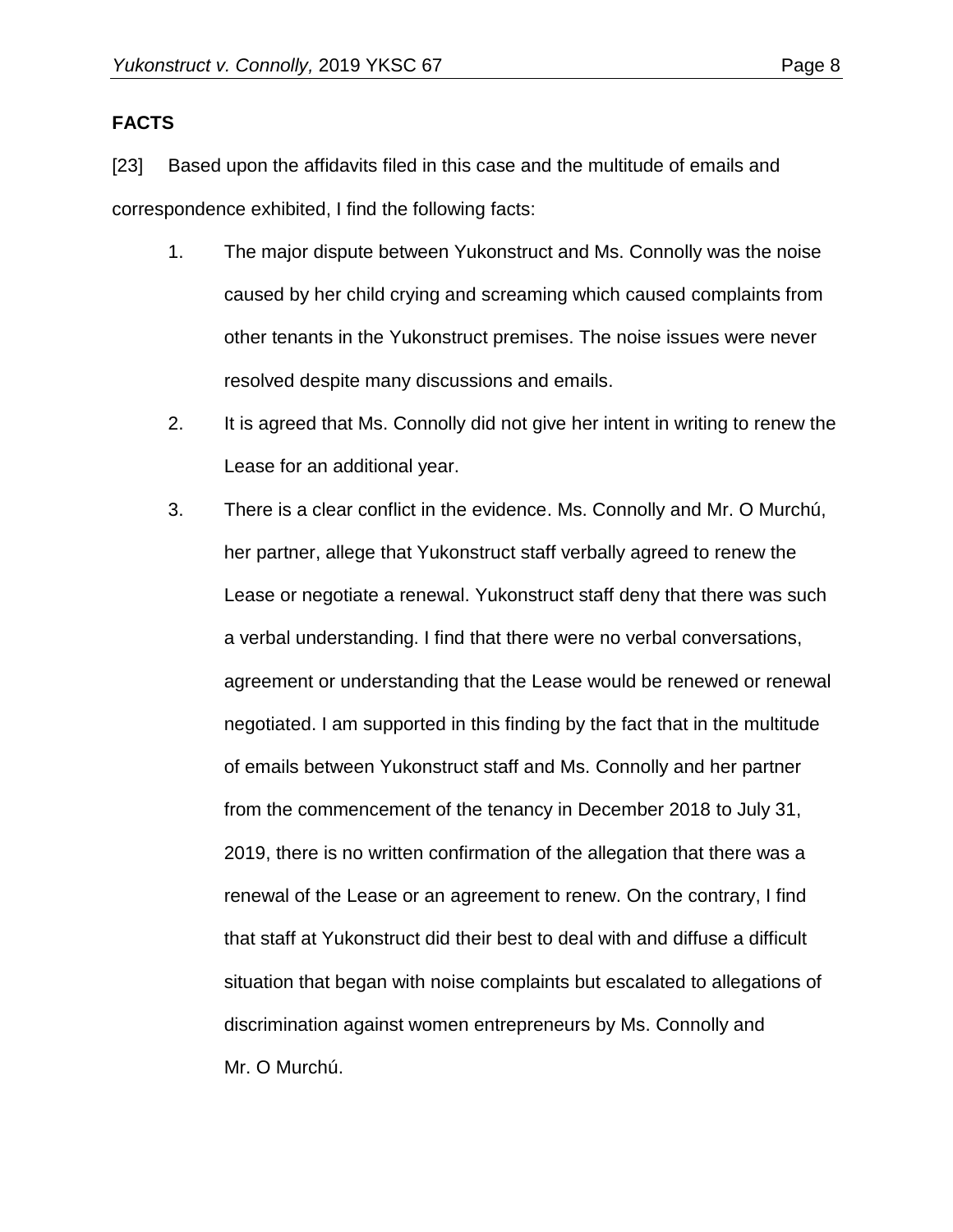- 4. In the period between August 1 and October 11, 2019 (the date of the Yukonstruct's termination letter to Ms. Connolly) there was no written confirmation of the renewal of the Lease or an agreement or intent to renew the Lease. There was, on September 23, 2019, a brief discussion of the possibility of a renewal of the Lease but no promise or assurance of a renewal of the Lease or negotiations of any kind.
- 5. I do find that Ms. Connolly took a number of steps to advance her business such as hiring staff, listing her business on the Whitehorse City Map Guide, ordering additional promotional and signage for her business, including asking to be added to the sign tower.
- 6. Yukonstruct did refer business to Ms. Connolly that would take place in November 2019 and did assist Ms. Connolly in finding staff for her business, up until October 11, 2019.
- 7. Ms. Selbee and Ms. Hampson were quite willing to meet Ms. Connolly to discuss the noise issue and other solutions with Ms. Connolly.
- 8. The final period of the Lease from October 11 to October 31, 2019, when the notice to terminate was given, it was followed by a written assurance that Yukonstruct would permit Ms. Connolly to overhold as a tenant for a reasonable period.

## **DISPOSITION**

[24] The principle of equitable or promissory estoppel requires a course of negotiation where by words or conduct, Yukonstruct intended, or it could be inferred that it intended, to change the legal position of Yukonstruct and Ms. Connolly. I have found no words or conduct that resulted in such an intention being expressed or from which an inference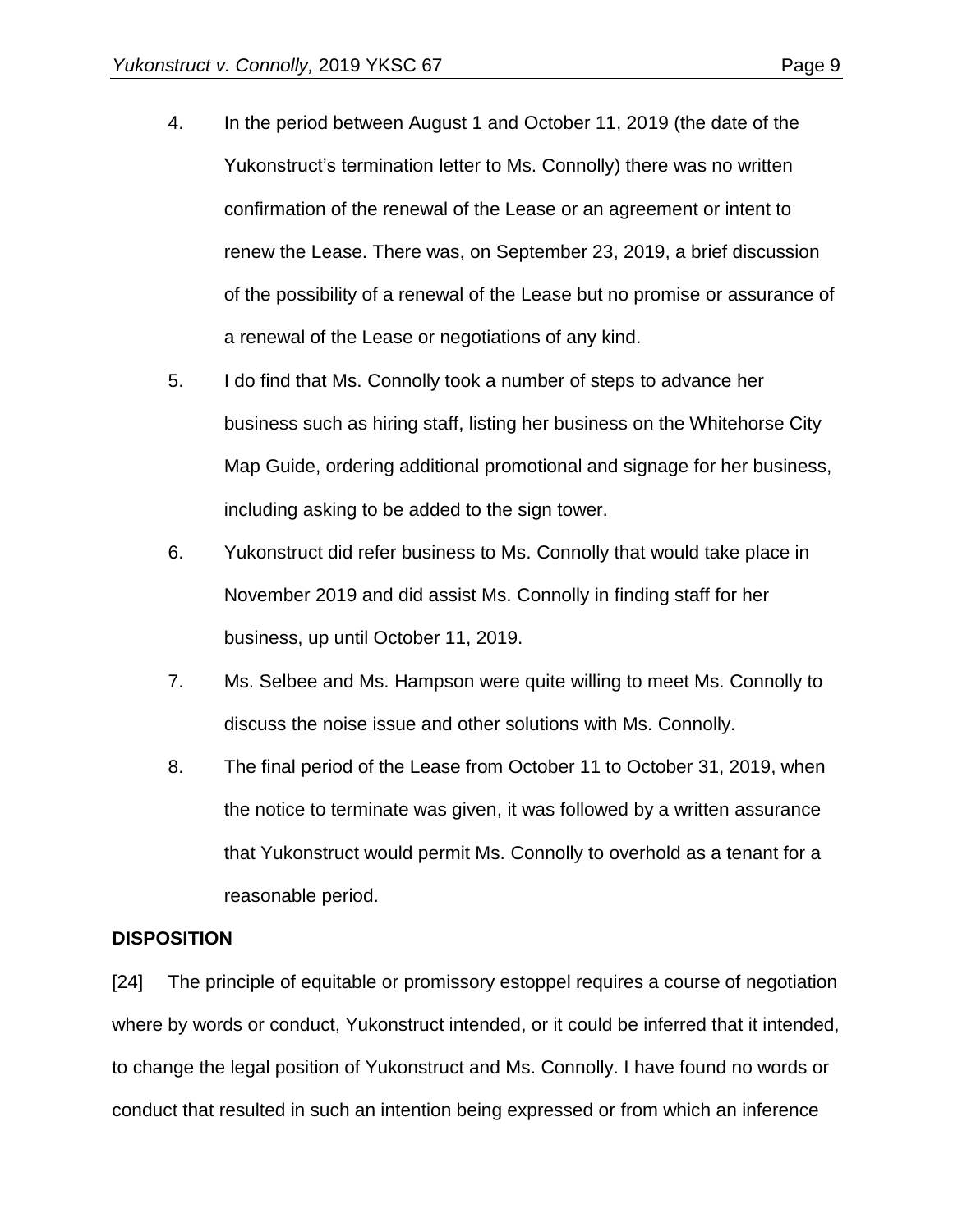should be drawn that there was a renewal of the Lease or an agreement to enter negotiations to renew the Lease. To the contrary, the efforts of Yukonstruct staff indicate a desire to maintain a good relationship with Ms. Connolly and Mr. O Murchú in a challenging situation.

[25] The actions of Ms. Connolly, at best, indicated her expectation that the Lease would be renewed but I have found no basis in the words or conduct of Yukonstruct or its staff to raise or infer such a promise or assurance. In my view, promissory estoppel requires an assessment of whether Yukonstruct or its staff, by words or conduct, made a promise or assurance, express or inferred, that Yukonstruct renewed or intended to renew the Lease. I am also of the view that "friendly indulgences" and conversations took place in this landlord and tenant relationship that did not amount to promissory estoppel.

[26] The referral of catering business for November 2019, did not depend on the Lease and was not an assurance of the renewal of her lease.

[27] I do not place any significance on the fact that the parties referred to paragraph 3(w) of the Lease as a right to renew rather than the precise wording of a right of first refusal.

[28] I am not of the view that Paragraph 8.12 requiring changes to the Lease to be made in writing in any way ousts the jurisdiction of this Court to grant equitable relief in appropriate circumstances.

[29] In this case, Yukonstruct gave a clear written promise that Ms. Connolly could, if she wished, propose additional time to vacate the premises. The parties were unable to reach agreement on that offer. However, Yukonstruct has clearly given an assurance that Ms. Connolly would not be held to the strict terms and penalty of double rent of